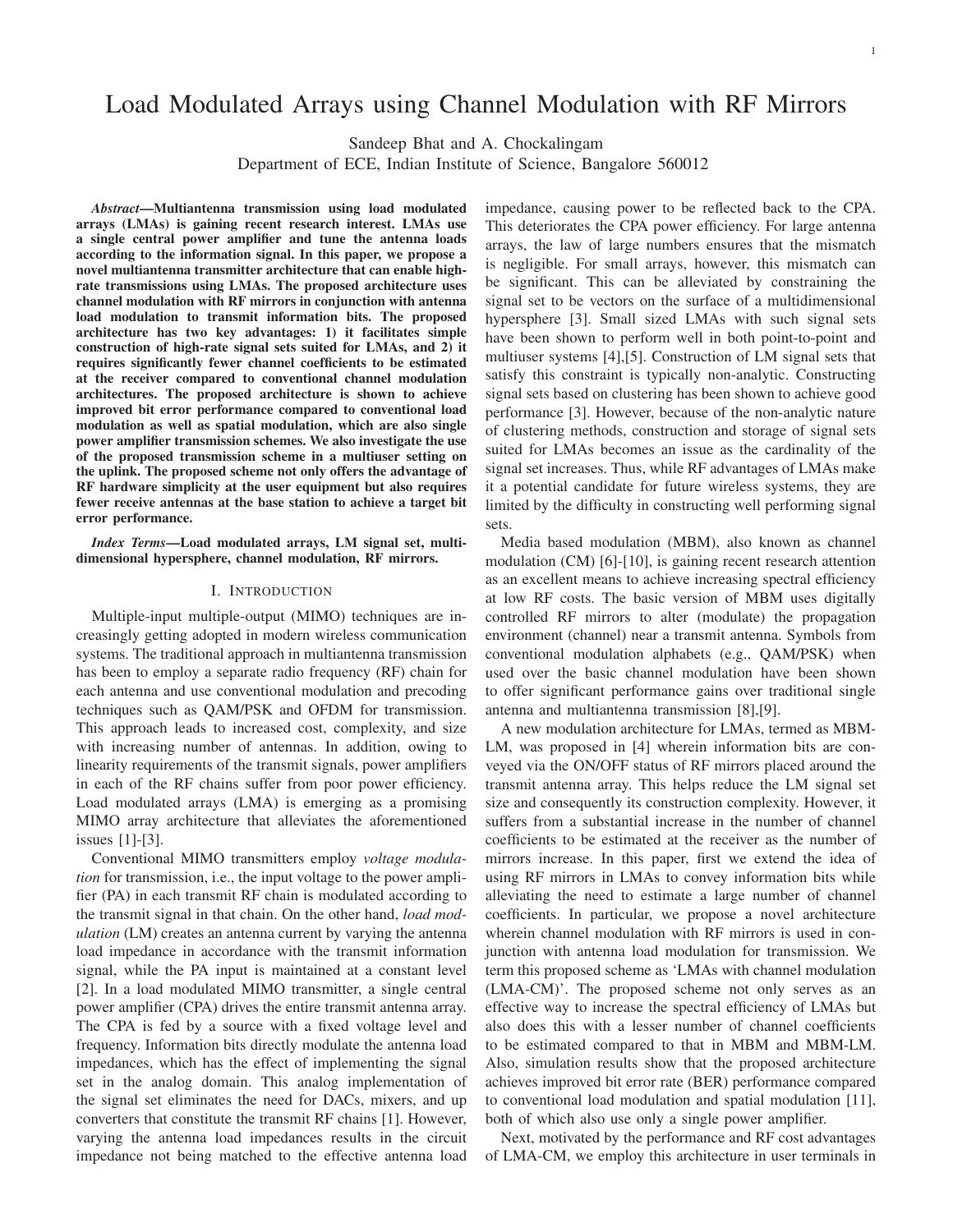multiuser communication on the uplink. Detection of multiuser LMA-CM signals is carried out using a message passing algorithm. Simulation results show that in a multiuser setting with 8 bits per channel use (bpcu) per user, LMA-CM achieves better performance up to about 2 dB and 10 dB compared to LM and SM, respectively. This better performance, in turn, allows the base station (BS) to use fewer receive antennas for a target BER performance, making LMA-CM as an attractive architecture for high-rate multiuser communications with low RF cost and complexity.

The rest of this paper is organized as follows. LMAs and channel modulation are introduced in Sec. II. The proposed LMA-CM architecture and its performance under maximum likelihood detection are presented in Sec. III. Section IV presents multiuser LMA-CM on the uplink and its performance using message passing detection. Conclusions are presented in Sec. V.

## II. LMAS AND CHANNEL MODULATION

In this section, we introduce LMAs and channel modulation using RF mirrors.

## *A. Load modulated arrays*

An LMA consists of multiple transmit antennas fed by a single CPA and a constant magnitude RF carrier source [1]- [3]. Let  $Z_l$  denote the tunable complex-valued load impedance of the *l*th antenna in the array. Let  $Z = [Z_1 \ Z_2 \ \cdots \ Z_{n_t}]^T$ denote a  $N \times 1$  load impedance vector. A collection of such load impedance vectors forms the vector signal set in LM arrays. In a given channel use, an impedance vector from this set is chosen based on information bits. The *l*th element in the impedance vector controls the antenna current in the *l*th antenna such that the antenna current is proportional to  $1/Z_l$ . LMAs therefore generate input currents to the antennas based on information bits, in effect implementing the signal constellation in the analog domain. A consequence of the load impedances varying in accordance with information bits is that the effective load impedance is not matched to the circuit impedance. This causes power to reflected back to the CPA and degrades the CPA efficiency. With large  $n_t$ , the variation in the average impedance reduces due to the law of large numbers. The impedance of the matching network is set corresponding to this average impedance. This ensures that there is little power reflection into the CPA. With small  $n_t$ , variation in the average impedance is significant. This can be prevented by choosing the  $n_t$ -dimensional load impedance vectors to be on the surface of an  $n_t$ -dimensional hypersphere. Letting

$$
\mathbb{S}_{\mathrm{H}}(n_t, P) = \{ \mathbf{s} \in \mathbb{C}^{n_t} \mid ||\mathbf{s}||^2 = P \}
$$
 (1)

to denote the set of points on the surface of a complex-valued hypersphere of radius  $\sqrt{P}$ , the set of all load impedance vectors used for signaling in LMA, called the LM alphabet, is given by

$$
\mathbb{S}_{\text{lm}} = \{ \mathbf{s}_1, \mathbf{s}_2, \cdots, \mathbf{s}_{n_M} \} \subset \mathbb{S}_{\text{H}}(n_t, P). \tag{2}
$$

One way to obtain the signal vectors that constitute  $\mathbb{S}_{\text{Im}}$  is by generating uniformly distributed vectors on the hypersphere and clustering them [3]. An  $n_t \times 1$  signal vector **s** from  $\mathbb{S}_{lm}$  chosen based on  $\log_2 n_M$  information bits gets transmitted in a channel use by the  $n_t$  load modulators, where  $n_M = |\mathbb{S}_{lm}|$ .

## *B. Channel modulation with RF mirrors*

The transmitter in channel modulation (a.k.a media based modulation) consists of a transmit antenna with  $m_{rf}$  RF mirrors placed near the antenna [6]-[10]. The RF mirrors act as scatterers whose radiation characteristics can be digitally controlled by ON/OFF switches. Consequently, each RF mirror creates two different complex fades, one corresponding to the ON state of the switch and another corresponding to the OFF state. Each ON/OFF pattern of the  $m_{rf}$  RF mirrors is known as a mirror activation pattern (MAP), and  $N_m = 2^{m_{rf}}$ MAPs are possible. When the antenna transmits a tone, the set of all possible fades at an  $n_r$  antenna receiver is given by  $\mathbf{H} = \{\mathbf{h}_1, \dots, \mathbf{h}_{N_m}\}\$ . This basic version of the system can convey  $m_{rf}$  bits. When the antenna transmits a symbol from a *M*-ary QAM/PSK alphabet, the system can achieve a rate of

$$
\eta_{\text{mbm}} = m_{rf} + \log_2 M \quad \text{bpcu.} \tag{3}
$$

The  $2^{m_{rf}}$  fade vectors have to be estimated at the receiver for MBM signal detection.

#### *C. MBM with load modulation*

The MBM-LM transmitter consists of  $n_t$  antennas and  $m_{rf}$ RF mirrors placed near the ensemble of the  $n_t$ -antenna array [4]. In a given channel use, an  $n_t$ -length LM signal vector gets transmitted by the  $n_t$  antennas, and  $m_{rf}$  information bits control the ON/OFF status of the  $m_{rf}$  mirrors. The achieved rate in MBM-LM scheme is therefore given by

$$
\eta_{\text{mbm-lm}} = m_{rf} + \log_2 n_M \quad \text{bpcu.} \tag{4}
$$

Each MAP results in an  $n_r \times n_t$  fade matrix. Let  $H_i$  denote the fade matrix corresponding to the *i*th MAP. The collection of all the fade matrices  $\{H_1, H_2, \cdots, H_M\}$  forms the channel alphabet. A total of  $n_t 2^{m_{rf}}$  fade vectors which form the channel alphabet have to be estimated at the receiver for MBM-LM signal detection.

#### III. PROPOSED LMA-CM ARCHITECTURE

In this section, we present the proposed LMA-CM transmission architecture. Consider a multiantenna transmitter with  $n_t$  antennas. The  $n_t$ -antenna array is grouped into  $n_B$  blocks, each containing  $n_{tx}$  antennas so that  $n_B n_{tx} = n_t$ , and  $m_{tx}$ RF mirrors are placed near each block of  $n_{tx}$  antennas as shown in Fig. 1. In a given channel use, an  $n_{tx}$ -length signal vector from an  $n<sub>M</sub>$ -ary LM signal set gets transmitted by each antenna block. Further, in each antenna block,  $m_{tx}$  information bits control the ON/OFF status of the  $m_{tx}$  RF mirrors near it. The achieved rate in this scheme is therefore given by

$$
\eta_{\text{lmacum}} = n_B \left( m_{tx} + \log_2 n_M \right) \quad \text{bpcu.} \tag{5}
$$

In each antenna block,  $N_a \triangleq 2^{m_{tx}}$  MAPs are possible. Each MAP results in an  $n_r \times n_{tx}$  fade matrix. Let  $\mathbf{H}_i^{(n)}$  $i^{(n)}$  denote the fade matrix corresponding to the *i*th MAP of the *n*th antenna block. The collection of all the fade matrices  $\{H_i^{(n)}\}$  $\binom{n}{i},$  $i = 1, \dots, N_a, n = 1, \dots, n_B$  forms the channel alphabet.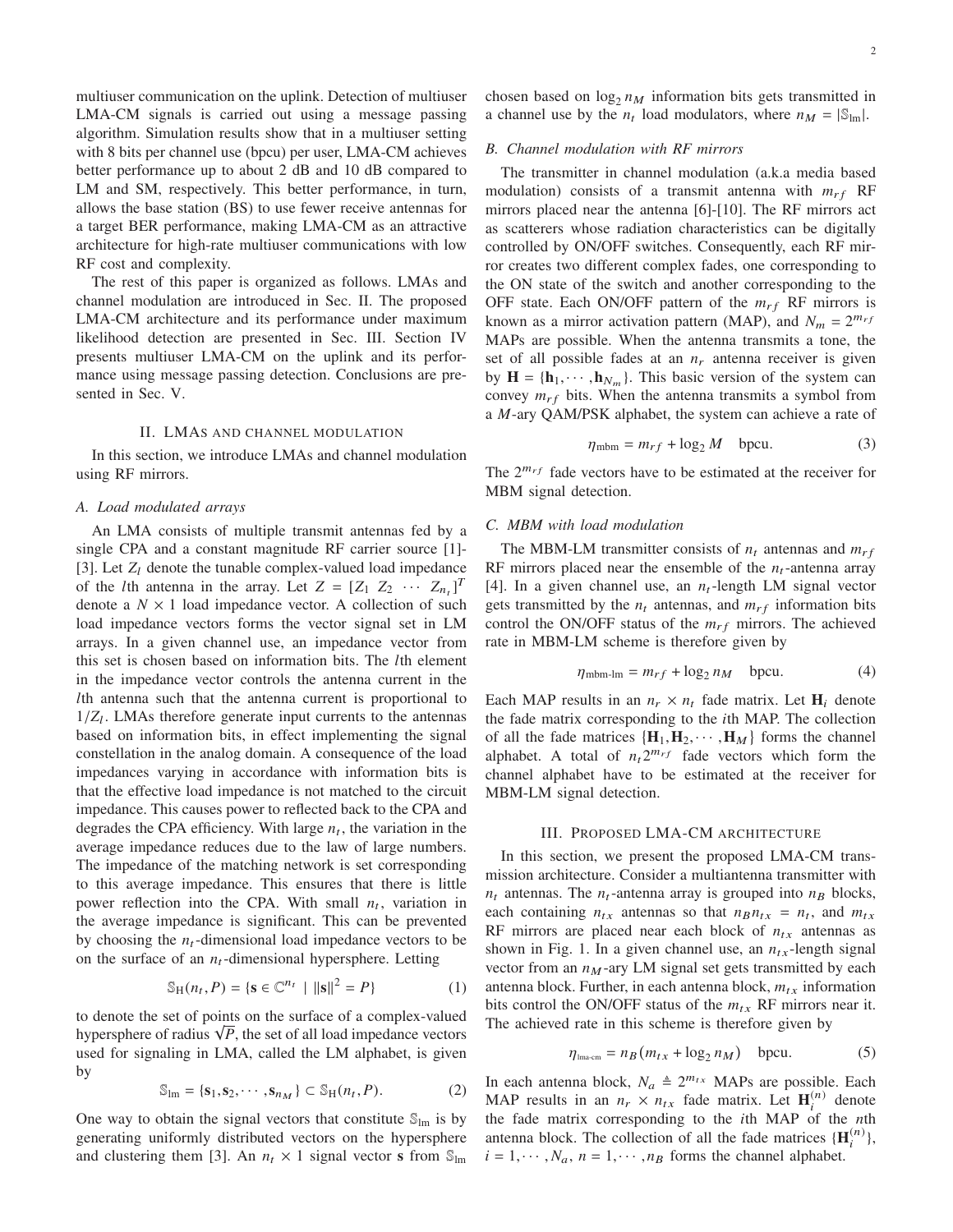

Fig. 1. LMA-CM transmitter.

*LMA-CM signal set*: The LMA-CM signal set, which is the set of all possible  $n_B N_a n_{tx} \times 1$  vectors that can be transmitted, is given by

$$
\mathbb{S}_{\text{Ima-cm}} = \mathbb{S}^{n_B}, \text{ where } \mathbb{S} = \{s_{j,l} : j = 1, \cdots, N_a, l = 1, \cdots, n_M\},
$$
  
s.t.  $s_{j,l} = [\mathbf{0}^T \cdots \mathbf{0}^T \underbrace{\mathbf{s}_l^T \ \mathbf{0}^T \cdots \mathbf{0}^T]^T}, \ \mathbf{s}_l \in \mathbb{S}_{\text{Im}},$  (6)

where 0 denotes a  $n_{tx} \times 1$  vector of zeros, [*j*] denotes the set of indices  $(j-1)n_{tx} + 1$  :  $jn_{tx}$ , and S<sub>lm</sub> denotes the LM signal set in  $n_{tx}$  dimensions.

*Example:* Let  $n_t = 4$ ,  $n_{tx} = 2$ ,  $n_B = 2$ , and  $m_{tx} = 1$ . Further, let  $\mathbb{S}_{\text{Im}} = \{ [ +1 \ -j ]^T, [-1 \ +j ]^T \} \subset \mathbb{S}_{\text{H}}(2,2)$ . For this system, we have

|  |  | $\left\{\begin{bmatrix} +1\\-j\\0\\0\\0\end{bmatrix}, \begin{bmatrix} -1\\+j\\0\\0\\0\end{bmatrix}, \begin{bmatrix} 0\\0\\+1\\-j\end{bmatrix}, \begin{bmatrix} 0\\0\\-1\\-j\end{bmatrix}\right\}$ |  |  |  |  |  |  |
|--|--|---------------------------------------------------------------------------------------------------------------------------------------------------------------------------------------------------|--|--|--|--|--|--|
|  |  |                                                                                                                                                                                                   |  |  |  |  |  |  |
|  |  |                                                                                                                                                                                                   |  |  |  |  |  |  |

and the corresponding LMA-CM signal set is

$$
\mathbb{S}_{\text{lma-cm}} = \begin{cases}\n\begin{bmatrix}\n+1 \\
-j \\
0 \\
0 \\
0 \\
0 \\
\end{bmatrix} + \begin{bmatrix}\n+1 \\
-j \\
0 \\
0 \\
0 \\
\end{bmatrix}, \begin{bmatrix}\n+1 \\
-j \\
0 \\
0 \\
0 \\
\end{bmatrix}, \begin{bmatrix}\n+1 \\
-j \\
0 \\
0 \\
0 \\
\end{bmatrix}, \begin{bmatrix}\n+1 \\
-j \\
0 \\
0 \\
0 \\
\end{bmatrix}, \begin{bmatrix}\n+1 \\
-1 \\
0 \\
0 \\
0 \\
\end{bmatrix}, \begin{bmatrix}\n-1 \\
-j \\
0 \\
0 \\
\end{bmatrix}, \begin{bmatrix}\n+1 \\
-1 \\
0 \\
0 \\
\end{bmatrix}, \begin{bmatrix}\n0 \\
-1 \\
0 \\
0 \\
\end{bmatrix}, \begin{bmatrix}\n0 \\
-1 \\
-1 \\
0 \\
\end{bmatrix}, \begin{bmatrix}\n0 \\
-1 \\
0 \\
0 \\
\end{bmatrix}, \begin{bmatrix}\n0 \\
-1 \\
-1 \\
0 \\
\end{bmatrix}, \begin{bmatrix}\n0 \\
0 \\
0 \\
0 \\
\end{bmatrix}, \begin{bmatrix}\n0 \\
-1 \\
-1 \\
-1 \\
\end{bmatrix}, \begin{bmatrix}\n0 \\
0 \\
0 \\
0 \\
\end{bmatrix}, \begin{bmatrix}\n0 \\
-1 \\
-1 \\
-1 \\
\end{bmatrix}, \begin{bmatrix}\n0 \\
0 \\
-1 \\
-1 \\
\end{bmatrix}, \begin{bmatrix}\n0 \\
0 \\
-1 \\
-1 \\
\end{bmatrix}, \begin{bmatrix}\n0 \\
0 \\
-1 \\
-1 \\
\end{bmatrix}, \begin{bmatrix}\n0 \\
0 \\
-1 \\
-1 \\
\end{bmatrix}, \begin{bmatrix}\n0 \\
0 \\
-1 \\
-1 \\
\end{bmatrix}, \begin{bmatrix}\n0 \\
0 \\
-1 \\
-1 \\
\end{bmatrix}, \begin{bmatrix}\n0 \\
0 \\
-1 \\
-1 \\
\end{bmatrix}, \begin{bmatrix}\n0 \\
0 \\
-1 \\
-1 \\
\end{bmatrix}, \begin{bmatrix}\n0 \\
0 \\
-1 \\
-1 \\
\end{bmatrix}, \begin{bmatrix}\n0 \\
0 \\
-1 \\
-1 \\
\end{bmatrix}, \begin{bmatrix}\n0 \\
0 \\
-1 \\
\end{bmatrix}, \begin{bmatrix}\n0 \\
0 \\
-1 \\
\end{bmatrix}, \begin{bmatrix}\n0 \\
0 \\
-1 \\
\end{bmatrix}, \begin{bmatrix}\n0 \\
0 \\
-1 \\
\end{bmatrix}, \begin{bmatrix}\n0 \\
0 \\
-1 \\
\end{bmatrix}, \begin{bmatrix}\n0 \\
0 \\
-1 \\
\end{bmatrix}, \begin{bmatrix}\n0 \\
0 \\
-1 \\
\
$$

.



Fig. 2. BER performance of LMA-CM with  $n_t = 4$ ,  $m_{rf} = 4$ ,  $n_B = 2$ ,  $n<sub>M</sub> = 8$ ,  $n<sub>r</sub> = 16$ , and 10 bpcu with ML detection. Performance of MBM-LM, LM, and SM that achieve 10 bpcu are also shown.

Defining  $\mathbf{H} \triangleq [\mathbf{H}_1^{(1)}]$  $\mathbf{H}_{N_a}^{(1)} \cdots \mathbf{H}_{N_a}^{(1)}$  $N_a \cdots$   ${\bf H}^{(n_B)}_1 \cdots {\bf H}^{(n_B)}_{N_a}$  $\binom{n_B}{N_a}$  as the overall  $n_r \times n_B N_a n_t$  channel matrix, the received signal can be written as  $y = Hs + n$ , where s belongs to the LMA-CM alphabet  $\mathbb{S}_{\text{Ima-cm}}$  and **n** is the  $n_r \times 1$  noise vector. The entries of **H** are assumed to be i.i.d.  $CN(0,1)$  and the noise vector is distributed as  $\mathbf{n} \sim \mathcal{CN}(0, \sigma^2 \mathbf{I})$ . The maximum likelihood (ML) detection rule is then given by

$$
\hat{\mathbf{s}} = \underset{\mathbf{s} \in \mathbb{S}_{\text{Ima-cm}}}{\text{argmin}} \|\mathbf{y} - \mathbf{H}\mathbf{s}\|^2. \tag{7}
$$

The total number of fade vectors to be estimated at the receiver is  $n_B n_{tx} N_a$ .

*BER performance of LMA-CM*: Here, we present the simulated BER performance of the proposed LMA-CM scheme with ML detection. We compare this performance with that of other multiantenna systems which also use only one PA for transmission. All the systems are configured for 10 bpcu. The systems considered for this comparison are: (*i*) spatial modulation (SM) with  $(n_t = 4, 256$ -QAM), *(ii*) LM with  $(n_t = 4, n_M = 1024)$ , and *(iii)* MBM-LM with  $(n_t = 4,$  $m_{rf}$  = 4,  $n_M$  = 64). The corresponding system parameters for the proposed LMA-CM are  $(n_t = 4, n_B = 2, m_{tx} = 2,$  $n_{tx} = 2$ ,  $n_M = 8$ ). Signal vectors for LM in each of the LM based systems are obtained by spherical *k*-means clustering [3]. Figure 2 shows the BER performance comparison between the aforementioned systems. It can be observed that, at a BER of 10−<sup>4</sup> , LMA-CM outperforms LM by about 4 dB, and SM by more than 10 dB. Smaller number of signal vectors on the surface of the hypersphere in LMA-CM give it this performance advantage over LM. It is also observed that MBM-LM outperforms LMA-CM by about 1 dB at 10<sup>-4</sup> BER, for the same total number of RF mirrors  $(m<sub>rf</sub> = 4)$  and total number of LM signal vectors ( $n_M$  = 64). This is because the LM signal vectors in MBM-LM are optimized jointly over  $n_t$  = 4 dimensions as opposed to the signal vectors being repeated over  $n_{tx} = 2$  dimensions in LMA-CM. However, this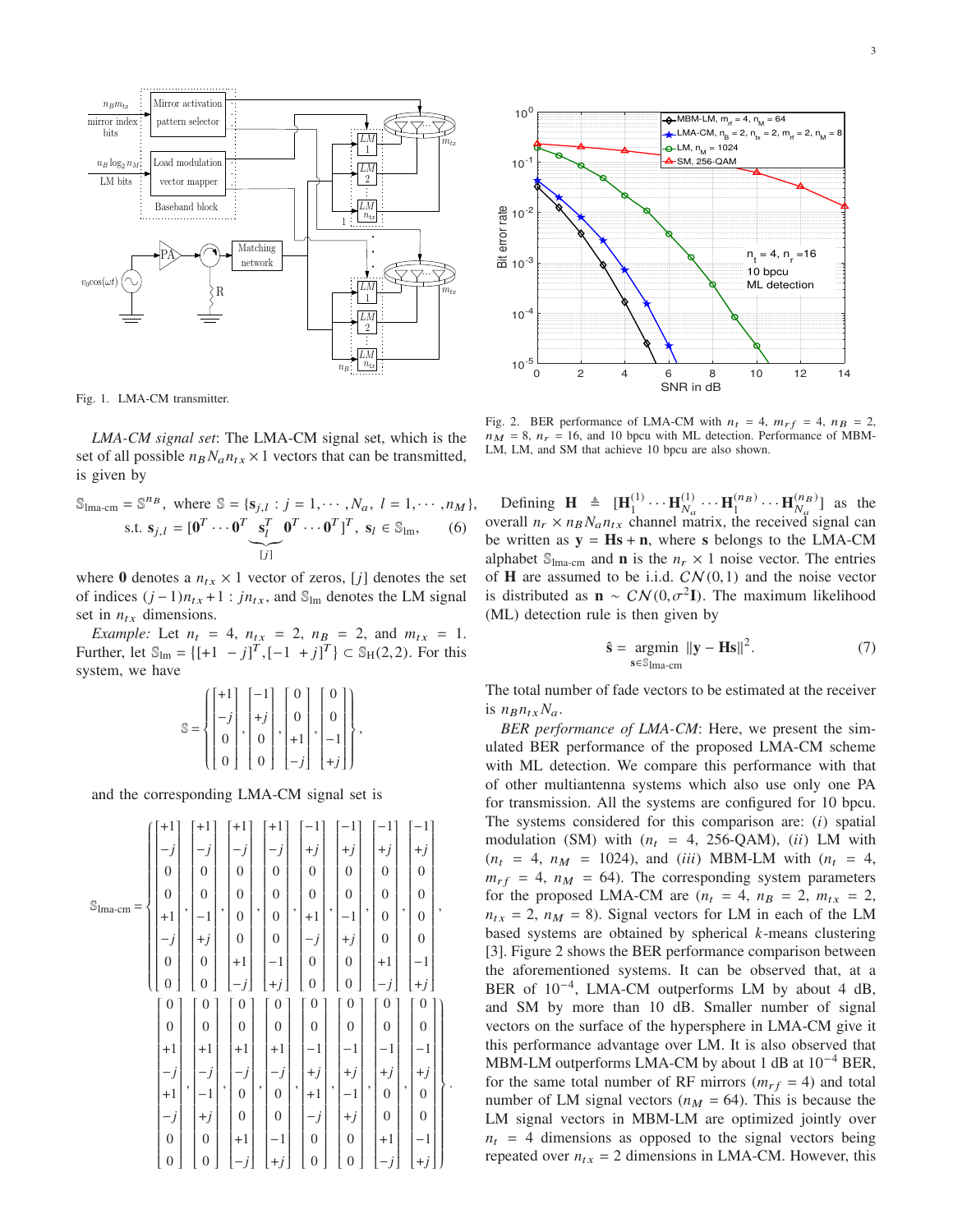



Fig. 3. Number of fade vectors to be estimated as a function of  $m_{rf}$ .



Fig. 4. Number of fade vectors to be estimated as a function of the system bpcu.

performance advantage comes at a cost of increased number of fade vectors to be estimated. This observation is illustrated in Figs. 3 and 4.

In Fig. 3, we show the number of fade vectors to be estimated as a function of the total number of RF mirrors  $m_{rf}$ for LMA-CM and MBM-LM. It can be observed that MBM-LM requires  $2 \overline{b}$  range times more fade vectors to be estimated compared to LMA-CM. For instance, at  $m_{rf} = 4$ , MBM-LM requires 4 times more fade vectors to be estimated compared to LMA-CM. This increases to 32 times at  $m_{rf} = 10$ . In Fig. 4, we show the number of fade vectors to be estimated as a function of the system bpcu for three systems, namely, MBM, MBM-LM, and LMA-CM. For the same number of information bits conveyed through conventional modulation/load modulation (i.e., QPSK in MBM and  $n_M = 4$  in MBM-LM and LMA-CM), it is observed that LMA-CM requires significantly fewer fade vectors to be estimated at the receiver. For example, at 10 bpcu, MBM-LM requires 1024, MBM requires 256, and LMA-CM requires only 32 fade vectors to be estimated. The good performance of LMA-CM among single PA transmission schemes along with a lesser channel estimation overhead motivate us to consider the LMA-CM scheme for multiuser communication on the uplink. This forms the focus of the next section.

## IV. LMA-CM ON THE MULTIUSER UPLINK

In this section, we employ the proposed LMA-CM scheme at the user terminals for uplink communication.

# *A. System model*

Consider a multiuser system with *K* uplink users communicating with a BS having *N* receive antennas. Users employ LMA-CM for their transmission. Each user has  $n_t$  transmit antennas and their associated RF mirrors and load modulators. Let  $\mathbf{s} \triangleq [\mathbf{s}_1^T \mathbf{s}_2^T \cdots \mathbf{s}_k^T \cdots \mathbf{s}_K^T]^T$  denote the vector comprising of transmit vectors from all the users, where  $s_k \in \mathbb{S}_{\text{Ima-cm}}$  is the LMA-CM signal vector of the *k*th user,  $(\cdot)^T$  denotes transpose operation. Note that  $\mathbf{s} \in \mathbb{S}_{\text{Ima-cm}}^K$ .

Let  $\mathbf{H} \in \mathbb{C}^{N \times Kn_t}$  denote the channel gain matrix, where  $H_{i,(k-1)n}$ <sub>t+j</sub> denotes the complex channel gain from the *j*th transmit antenna of the *k*th user to the *i*th BS receive antenna. The channel gains are assumed to be independent Gaussian with zero mean and variance  $\sigma_k^2$ , such that  $\sum_{k=1}^{K n_t} \sigma_k^2 = K n_t$ .  $\sigma_k^2$  models the imbalance in the received power from the *k*th antenna,  $k \in \{1, \dots, K_{n} \}$ , due to path loss etc., and  $\sigma_k^2 = 1$  corresponds to the case of perfect power control. Assuming perfect synchronization, the received signal at the *i*th BS antenna is given by

$$
y_i = \sum_{k=1}^{K} \mathbf{h}_{i,[k]} \mathbf{s}_k + n_i,
$$
 (8)

where  $h_{i,[k]}$  is a  $1 \times n_t$  vector obtained from the *i*th row and  $(k-1)n_t + 1$  to  $kn_t$  columns of **H**, and  $n_i$  is the noise modeled as a complex Gaussian random variable with zero mean and variance  $\sigma^2$ . The received signal at the BS antennas can be written in vector form as

$$
y = Hs + n,\t\t(9)
$$

where  $y = [y_1, y_2, \dots, y_N]^T$  and  $\mathbf{n} = [n_1, n_2, \dots, n_N]^T$ . For this system, the ML detection rule is

$$
\hat{\mathbf{s}} = \operatorname*{argmin}_{\mathbf{s} \in \mathbb{S}_{\text{Ima-cm}}^{K}} \|\mathbf{y} - \mathbf{H}\mathbf{s}\|^{2}.
$$
 (10)

The exact computation of (10) requires exponential complexity in *K*. Based on the signal set defined in (6), the ML detection rule in (10) can be written as

$$
\hat{\mathbf{s}} = \operatorname*{argmin}_{\mathbf{x} \in \mathbb{S}^{Kn} B} \|\mathbf{y} - \mathbf{H}\mathbf{x}\|^2. \tag{11}
$$

For the above detection rule, a low-complexity detection algorithm based on message passing is developed in the following subsection.

## *B. Message passing based detection*

The graphical model for the proposed message passing algorithm consists of  $Kn_B$  variable nodes each corresponding to a  $v \in \mathbb{S}$ , and *N* observation nodes each corresponding to a  $y_i$ . This graphical model is illustrated in Fig. 5. The mean and variance of the multiuser interference term needed for message passing can be computed as

$$
\mu_{i,k} = \mathbb{E}\bigg[\sum_{j=1, j \neq k}^{Kn_B} \mathbf{h}_{i,[j]} \mathbf{x}_j + n_i\bigg] = \sum_{j=1, j \neq k}^{Kn_B} \sum_{\mathbf{v} \in \mathbb{S}} p_{ji}(\mathbf{v}) \mathbf{h}_{i,[j]} \mathbf{v}, (12)
$$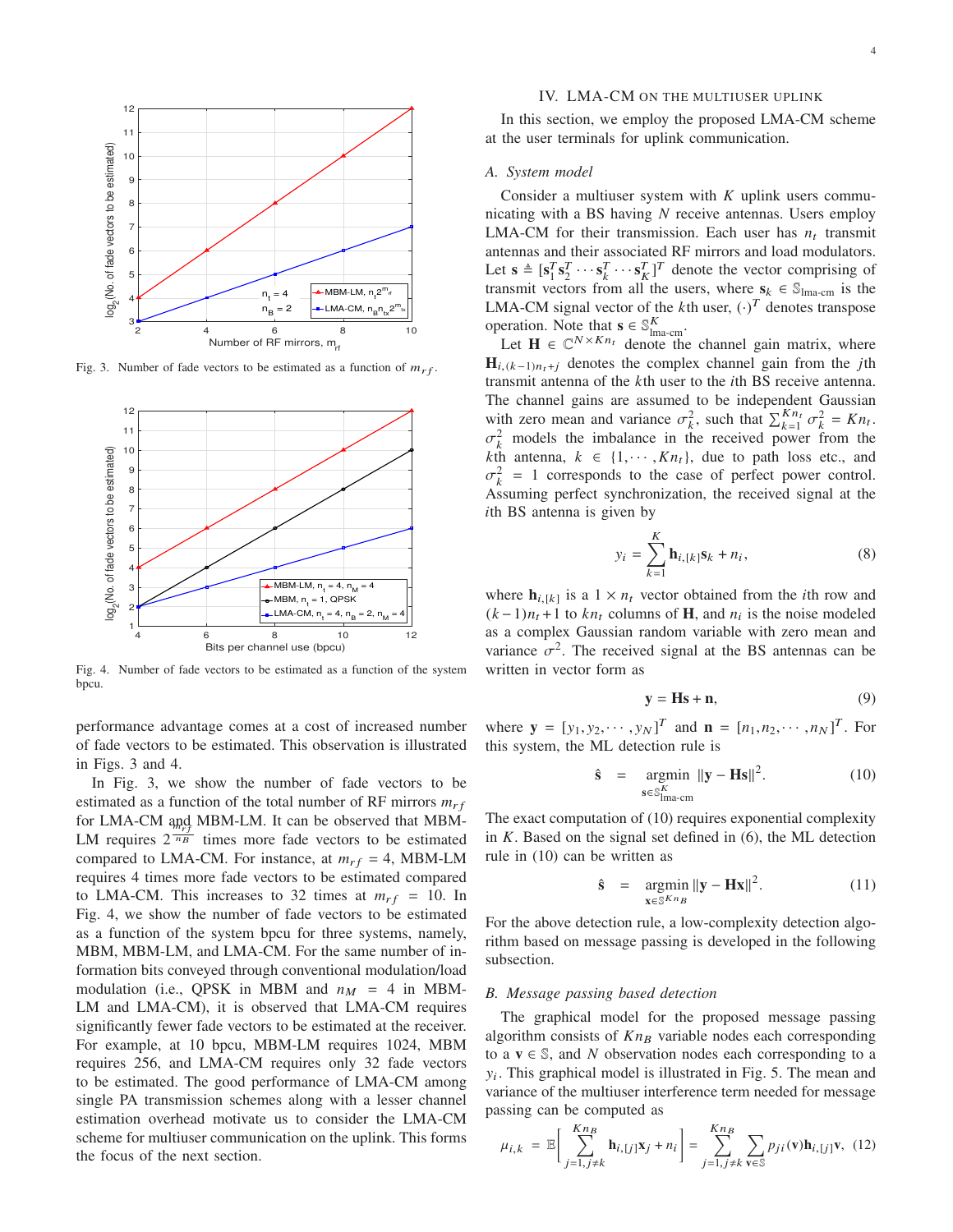

Fig. 5. Graphical model for message passing.

$$
\sigma_{i,k}^2 = \text{Var}\Big(\sum_{j=1,j\neq k}^{Kn_B} \mathbf{h}_{i,[j]} \mathbf{x}_j + n_i\Big)
$$
  
= 
$$
\sum_{\substack{j=1, \ j \neq k}}^{Kn_B} \Big(\sum_{\mathbf{v} \in \mathbb{S}} p_{ji}(\mathbf{v}) \mathbf{h}_{i,[j]} \mathbf{v} \mathbf{v}^H \mathbf{h}_{i,[j]}^H - \Big|\sum_{\mathbf{v} \in \mathbb{S}} p_{ji}(\mathbf{v}) \mathbf{h}_{i,[j]} \mathbf{v}\Big|^2\Big) + \sigma^2, \quad (13)
$$

where  $p_{ki}(\mathbf{v})$  denotes the a posteriori probability (APP) message computed at the variable nodes as

$$
p_{ki}(\mathbf{v}) \propto \prod_{m=1, m \neq i}^{N} \exp\left(\frac{-|y_m - \mu_{m,k} - \mathbf{h}_{m,[k]} \mathbf{v}|^2}{\sigma_{m,k}^2}\right). \tag{14}
$$

The message passing schedule is as follows.

- 1) Initialize  $p_{ki}(\mathbf{v}) = \frac{1}{|\mathbb{S}|}, \forall k, i, \mathbf{v}.$
- 2) Compute  $\mu_{ik}$  and  $\sigma_{i,k}^2$ ,  $\forall i, k$ .
- 3) Compute  $p_{ki}$ ,  $\forall k, i$ .

Damping of the messages is done in (14) with a damping factor  $\delta \in (0,1]$  to improve convergence. Steps 2 and 3 are repeated for a fixed number of iterations. At the end of these iterations, the vector probabilities are computed as

$$
p_k(\mathbf{v}) \propto \prod_{i=1}^N \exp\left(\frac{-|y_i - \mu_{i,k} - \mathbf{h}_{i,[k]}\mathbf{v}|^2}{\sigma_{i,k}^2}\right), \ k = 1, \cdots, K n_B.
$$
\n(15)

The estimates  $\hat{\mathbf{x}}_k$ s are obtained by choosing the signal vector  $v \in \mathbb{S}$  that has the largest APP. That is,

$$
\hat{\mathbf{x}}_k = \underset{\mathbf{v} \in \mathbb{S}}{\operatorname{argmax}} \ p_k(\mathbf{v}), \ k = 1, \cdots, Kn_B. \tag{16}
$$

The decoded bits of all the users are obtained by demapping  $\hat{\mathbf{s}}_k$  to information bits  $\forall k$ .

#### *C. Simulation results*

In Fig. 6, we present the BER performance of three largescale multiuser MIMO systems with  $K = 16$ ,  $N = 128$ ,  $n_t = 4$ , and 8 bpcu per user. These systems include SM with 64-QAM, LM with  $n_M = 256$ , and the proposed LMA-CM with  $m_{tx} = 2$ ,  $n_{tx} = 2$ , and  $n_M = 4$ . As was observed in a point-to-point setting in Fig. 2, here in the multiuser setting also, we observe that LMA-CM achieves significantly better performance compared to LM and SM. For example, at a BER of 10−<sup>4</sup> , LMA-CM performs better by about 2 dB and 10 dB compared to LM and SM, respectively.

Figure 7 shows the BER performance of the three systems as a function of number of BS receive antennas *N* at an SNR of 8 dB. At this SNR, LMA-CM is able to achieve  $10^{-4}$  BER with about  $N = 110$  receive antennas, whereas LM needs



Fig. 6. Comparison between the BER performance of SM, LM and LMA-CM on the multiuser uplink with  $K = 16$ ,  $N = 128$ , 8 bpcu per user, and message passing detection.



Fig. 7. Comparison between the BER performance of SM, LM, and LMA-CM on the multiuser uplink as a function of N for  $K = 16$ , 8 bpcu per user, SNR = 8 dB, and message passing detection.

 $N = 140$  antennas to achieve the same performance, and SM is unable to achieve this performance even with more than  $N = 200$  antennas. This shows that not only can LMA-CM reduce RF cost and complexity at the user terminals, it also requires significantly lesser number of BS antennas to achieve a target BER, which translates to cost effective and power efficient base stations.

#### V. CONCLUSION

Load modulated arrays are efficient and promising for multiantenna communications. We presented a novel multiantenna transmitter architecture using LMAs and channel modulation as a means to realize high-rate LMAs. The proposed LMA-CM scheme was shown to achieve improved BER performance compared to other multiantenna transmission architectures such as LM and SM, which also use a single power am